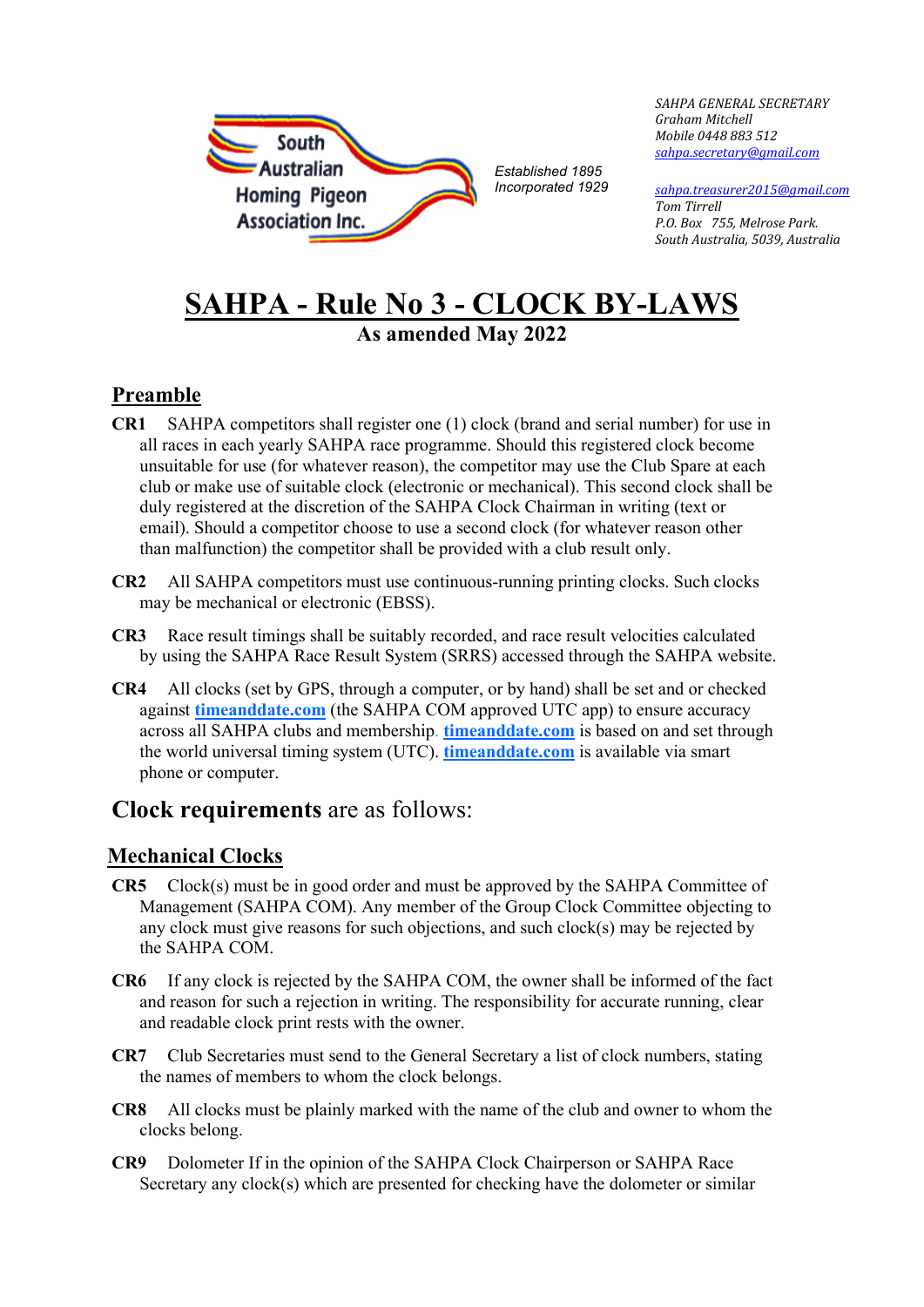device at such a variation from correct setting point to create the impression of the clock(s) have been mishandled the said clock(s) shall be disqualified.

- **CR10** When the gain or loss is at the rate of one second or less per hour (from clock start time to clock result time) the variation will be struck and deducted from (in case of FAST clock) or added to (in case of SLOW clock) the recorded times on the clock tape print out.
- **CR11** In the event of a clock gaining more than one second per hour (from clock start time to clock result time) the clock tape will be left as printed with no adjustments to tape recorded time(s) i.e., clock recorded as a DEAD clock.
- **CR12** In the event of a clock losing more than one second per hour (from clock start time to clock result time) the loss must be doubled and added to the recorded time(s) on the clock tape and then recorded as a DEAD clock.
- **CR13** Clocks consistently running over the allowed margins of FAST & SLOW should be reported to the SAHPA Clock Chairperson.
- **CR14** Clocks must be in the hands of the Group Clock Committee at the time fixed by each clock centre on setting night, and to be handled by the Clock Committee and Readers only whilst in the possession of the Association.
- **CR15** All clocks to be set, sealed, read, and checked by at least three members of the Group/Club Clock Committee.
- **CR16** Where the number of competing member's clocks (mechanical) are presented to be read is fewer than three (3), the firing, opening, reading and checking of such clocks, shall be at the sole discretion of the SAHPA Clock Chairperson.
- **CR17** No seals to be broken except in conformity with CR24.
- **CR18** Any competitor's returning clocks with seal not intact shall forfeit all rights and privileges and claims for that race and may be further penalized.
- **CR19** Any clock used in a race, and the race ring is not the in the thimble and the thimble mouth down in the receptacle for same shall be disqualified for such race.
- **CR20** All thimbles used and operated to be made by the makers for each clock or be acceptable to the SAHPA Clock Chairperson.
- **CR21** No more than one race rubber in to be placed in each thimble or receptacle.
- **CR22** Thimble-less Clocks. If a race rubber is carried into the incorrect disc hole during the act of firing or at any time prior to the opening of the new clock, the owner of the clock will be awarded the time of the print that corresponds to that disc hole. If a race rubber is not in a thimble hole, that race rubber will be disqualified with the owner having no right of appeal.
- **CR23** Vacant
- **CR24** Where all positions of a race have not been filled and the race is still open, all clocks produced for verification shall be checked, fired, and may be opened at the discretion of the SAHPA Clock Chairperson. This check print will be used in calculating the pigeon's velocity.
- **CR25** In the event of any clock stopping before a bird is clocked, the owner of the stopped clock may time his/her bird in another owner's clock providing that person has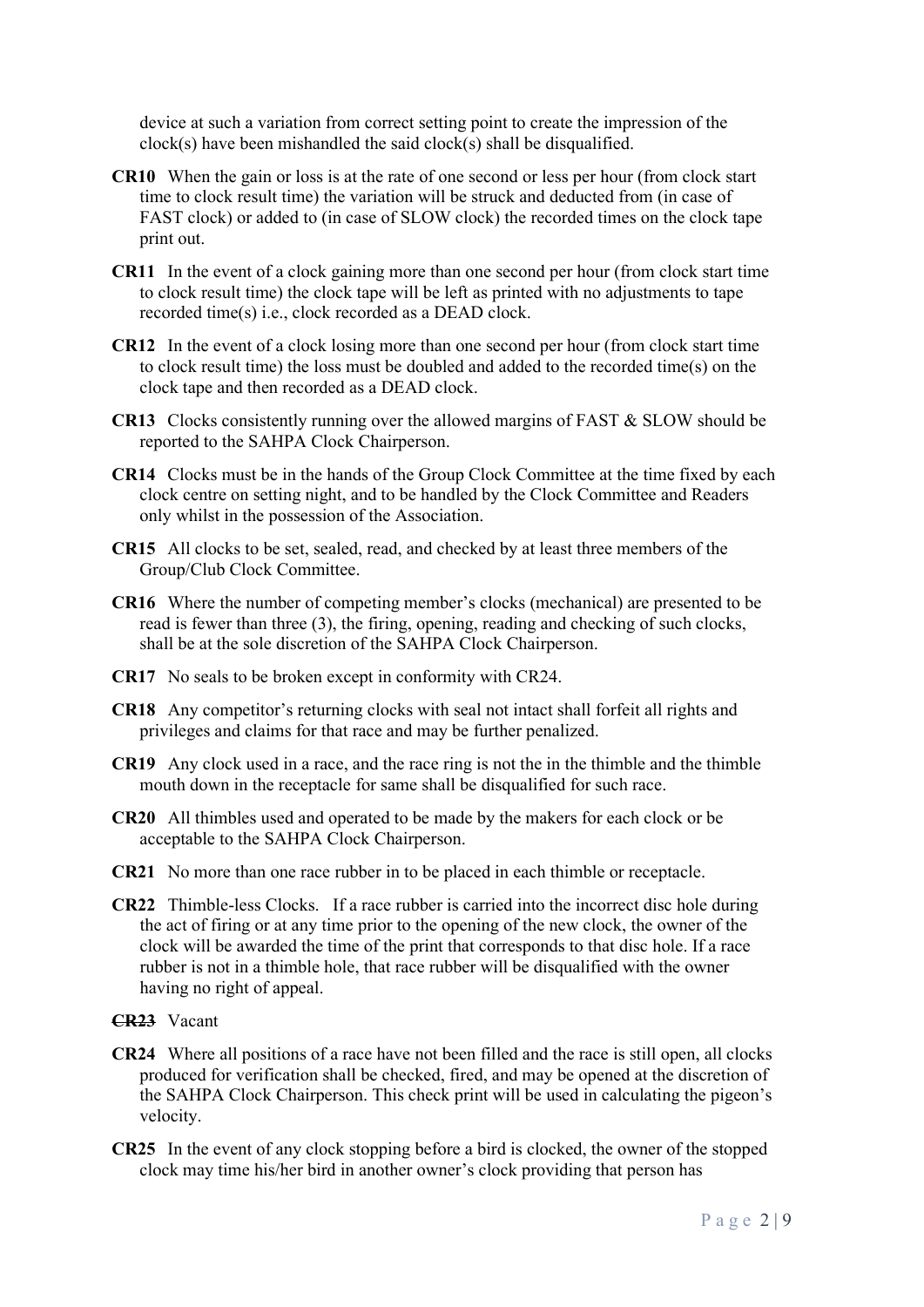permission to do so from the Clock Chairperson in writing (text and or email).

- **CR26** Any competitor who, prior to the clocking of their bird, finds their clock is at fault, can have it replaced with a spare clock that has been set by the Group or Club Clock Committee for the race.
- **CR27** Group or Club Clock Committees must ensure that clocks used as spares are in excellent working order and are available for inspection by the SAHPA Clock Chairperson or designate.
- **CR28** The faulty clock must be produced to one of the above-mentioned officials, in exchange for the spare clock, who shall be responsible to produce the faulty clock for examination by the SAHPA Clock Chairperson or designate, on clock reading night. The faulty clock is to be cleared by the SAHPA Clock Chairperson or designate before such clock is used again.
- **CR29** In the event of any clock stopping after a bird is clocked, the owner of the stopped clock will only get a result if approved by the SAHPA Clock Chairperson in writing (text or email).
- **CR30** A stopped clock shall be treated as a slow clock and double the slow time added.
- **CR31** Smoking is NOT permitted at tables where clocks are being opened and tapes are being read.
- **CR32** The end of the clock tape shall show the race-point, date, owner's name and club twice, with an authorized signature between, the clock end is to be torn across this signature.
- **CR33** Any variation to these clock by‐laws is at the discretion of the SAHPA Clock Chairperson.

#### **EBSS Clocks**

- **CR34** The use of Electronic Band Scanning Systems (EBSS) is approved by the South Australian Homing Pigeon Association Incorporated (SAHPA) for use in all races conducted by the SAHPA.
- **CR35** If the SAHPA Management Committee determines that an EBS System or a system design does not provide adequate security or presents a potential security question, the SAHPA COM may disapprove the use of that system. The disapproval of any system will be effective immediately upon resolution by the SAHPA COM and the disapproval will be advised to members as soon as reasonably possible by personal notice and or SAHPA COM minutes of meeting.
- **CR36** If the SAHPA Clock Chairperson, his/her designate, or any race official determines that a lack of security exists with any individual unit, he/she must notify the SAHPA management committee and seek an immediate statement as to the validity of the continued system use. The SAHPA Clock Chairperson, his/her designate, or race official must provide a written statement of the reason for concern to the EBSS Owner and to the SAHPA management committee.
- **CR37** Issues of actual adequacy or otherwise of Security will be a matter for determination by the SAHPA COM following advice provided to the SAHPA COM by affiliated SAHPA clubs, SAHPA members and EBSS supplier delegates.
- **CR38** Use of an EBSS by an individual SAHPA member must be notified to the SAHPA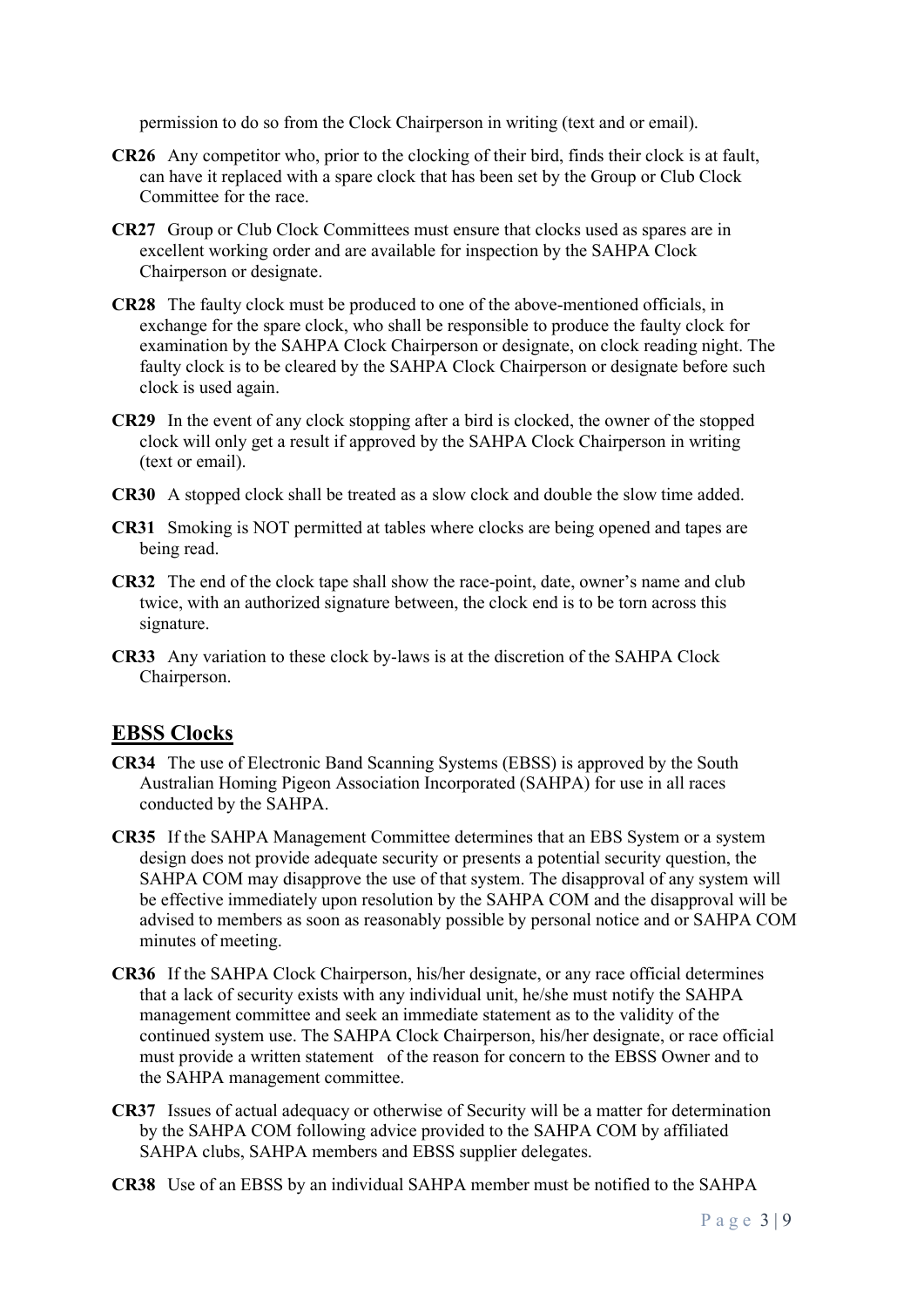by the Club Secretary in writing.

- **CR39** A SAHPA Club shall not make use of an EBSS Mandatory.
- **CR40** A SAHPA member is free to purchase any EBSS he/she chooses. The member is responsible for ensuring the system (hardware/software) is suitable and complies with the requirements of these EBSS rules, and installation conditions SAHPA race rules as amended from time to time. The SAHPA or the Club shall have no responsibility for any system incompatibility.
- **CR41** All EBSS systems shall comprise an electronic clock/data device, electronic landing board(s), and an independent club system reading device plus appropriate and current software. All EBSS systems will utilize an electronic printer for providing basketing/hampering lists, and race/evaluation/clocking lists.
- **CR42** The serial number of each EBSS clock, must be registered with the SAHPA prior to use (see Cl 1 - Preamble)
- **CR43** Installation of the EBSS in a Member's Loft must be inspected and approved by the SAHPA clock chairperson or his/her designate before being accepted for competition use within the SAHPA. The nominated designate is to be the local club chairperson, local club secretary, or local club clock chairperson. Any questions as to acceptability are to be referred to the SAHPA clock chairperson.
- **CR44** All EBSS sensor/antennae/ELB are to be installed inside the confines of the loft or an entry into the face wall of the loft which effectively traps the pigeon within the entrance when being recorded by the ELB. The definition of a loft includes flights, sputnik traps, sun shelters etc. which are permanently attached and considered part of the loft. See Attachments 1 and 2 for non-legal and legal set ups.
- **CR45** Sensor/antennae may be a single pad ELB, or a multi pad ELB depending on manufacture. More than one sensor/antenna pad ELB per electronic clock shall be allowable if compliance with EBSS rule CR47 occurs.
- **CR46** Every sensor/antenna must be set as a fixture at point of entry. Point of fixture shall be documented by a photo. Photos are to be recorded by club clock chairperson or his/her designate and forwarded to the SAHPA Clock Chairman or as directed by the SAHPA COM. This process will not need to be carried out each year (if the sensors/antennas are still in place the next season) but must be verified by the club clock chairperson or his/her designate prior to SAHPA racing each year.
- **CR47** EBSS SAHPA flyers wishing to use more than one sensor/antenna ELB must comply with the following requirements:
	- a. GPS co-ordinates are to be taken as near as possible to the mid-point between the intended sensor/antennae ELB points (centerline to centerline of the sensor/antennae ELB).
	- b. The longer distance between the sensor/antennae ELB shall be measured and the longer distance is not to exceed 25 metres.
	- c. If the distance is greater than 25 metres, the flyer shall apply to the SAHPA Clock Chairman for approval to use that sensor/antennae ELB setup for flying SAHPA races.
- **CR48** No sensor/antenna ELB shall be employed or placed at the loft of another competitor or moved to any other position of the competitor's loft without prior application to, and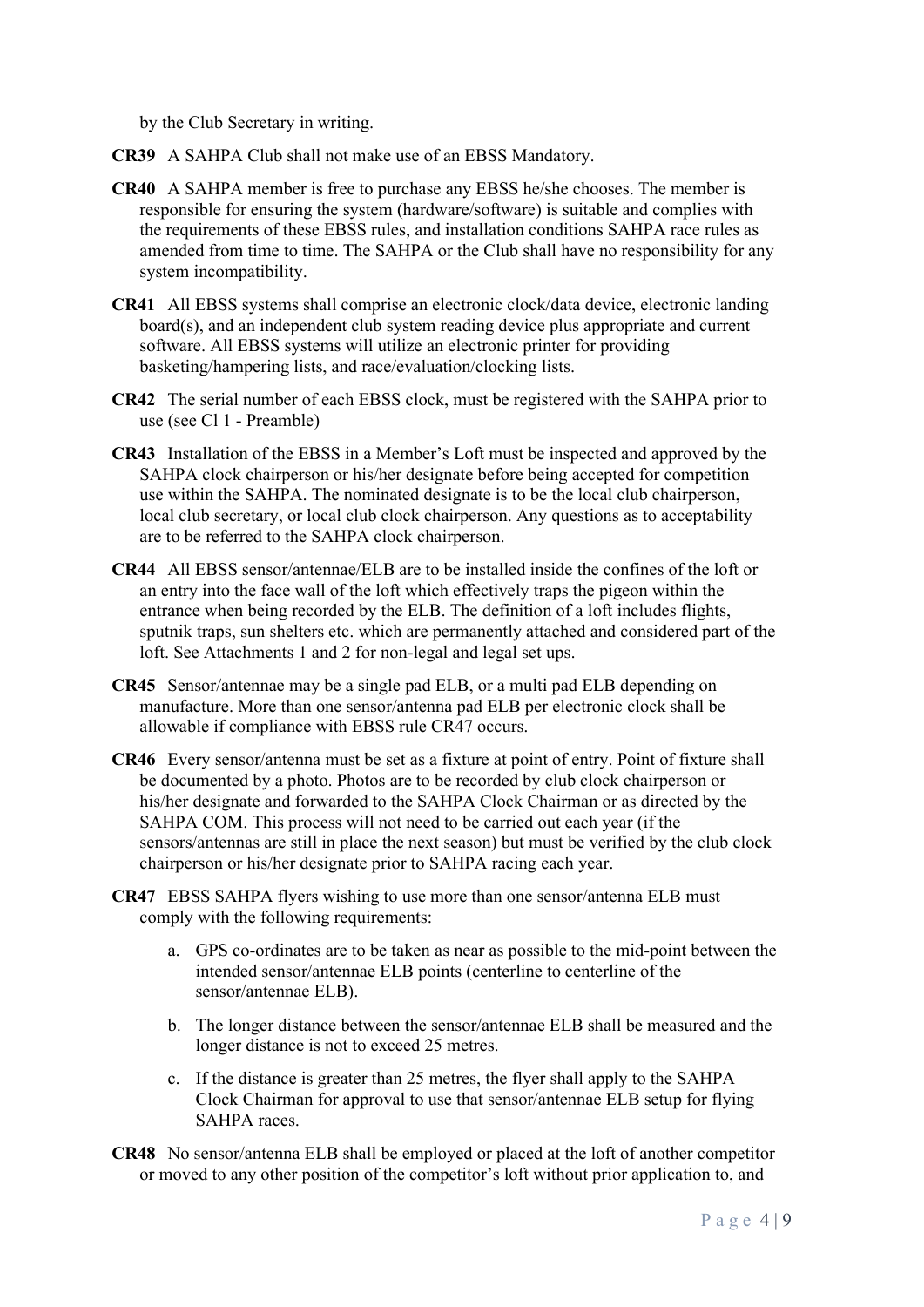approval by the SAHPA.

- **CR49** The SAHPA Clock Chairperson or his/her club/group delegate shall be authorised to secure and use the System Control Modules and or System Authorization Swipe Keys and or GPS time setting devices during clock setting and clock reading activities at club and group hampering centres as necessary.
- **CR50** During the race entry logging or basketing process, electronic banded pigeons shall not be handled, or bird(s) verified, or the EBSS system operated by the competitor (or a representative of the competitor) as is the case with non EBSS basketed pigeons.
- **CR51** During the basketing procedure, the bird life ring number is to be cross checked by two SAHPA members (neither being the owner or a representative of the owner),ie a member, not the owner or a representative of the owner shall scan and read out the life ring number of the pigeon - a separate member, not the owner or a representative of the owner shall be positioned next to the club scanner to verify the digital screen readout of the life ring number to be correct or otherwise. If the data does not correspond, the bird is to be disqualified from the race - except in cases of sex or colour/pattern discrepancies the basketing/hamper list may be amended (as is the case with non EBSS bird nominations).
- **CR52** After EBSS race birds have been basketed/hampered, the SAHPA Clock Chairperson or his/her designate shall print a list of the competitor's entries as verification of all birds entered. The printout shall be signed by the club clock secretary/chairperson or his/her designate, and the competitor.
- **CR53** The printout serves as a Race Entry Sheet. An additional copy may be printed for the Competitor.
- **CR54** In the case where an electronic clock race sheet shows a tie, the first (1st) bird listed will receive the highest ranking and so forth, down the list.
- **CR55** If race entry data is deleted (whether accidentally or deliberately) from the EBSS clock (either prior to basketing, prior to the race, after the race, or at any time prior to the hampering sheet or race result sheet being printed), the competitor shall be disqualified from the race of that week.
- **CR56** Some EBSS clocks have limited capacity to record ring information. For example, the SFRPC club has five (5) letters as club prefix – this may be recorded as SFRP. This is acceptable.
- **CR57** Some EBSS clocks are unable to process any ring number prefixed with a zero (0) as the first number. For example, 01234 may only be recorded as 1234. This is acceptable.
- **CR58** Where an electronic chip or clip Band has become dysfunctional (for whatever reason), broken, or stolen, that band may be replaced and recorded to the satisfaction of the SAHPA Clock Chairperson or his/her designate.
- **CR59** In the event of a malfunction of an EBSS and it being sent for repair, proof of repair must be produced before the EBSS can be used for competition again. Proof of repair shall be the receipt of the Repairer (which shall note the repaired EBSS serial number) and/or the new unbroken manufacturer seal on the EBSS device.
- **CR60** In the event of the removal of the sensor/antenna ELB for any reason, the sensor/antenna ELB re-installation must be re-approved by the SAHPA Clock Chairperson or his/her designate before the EBSS can be used for Competition again. (See CR Rules 43, 44, 45, 46, and 47)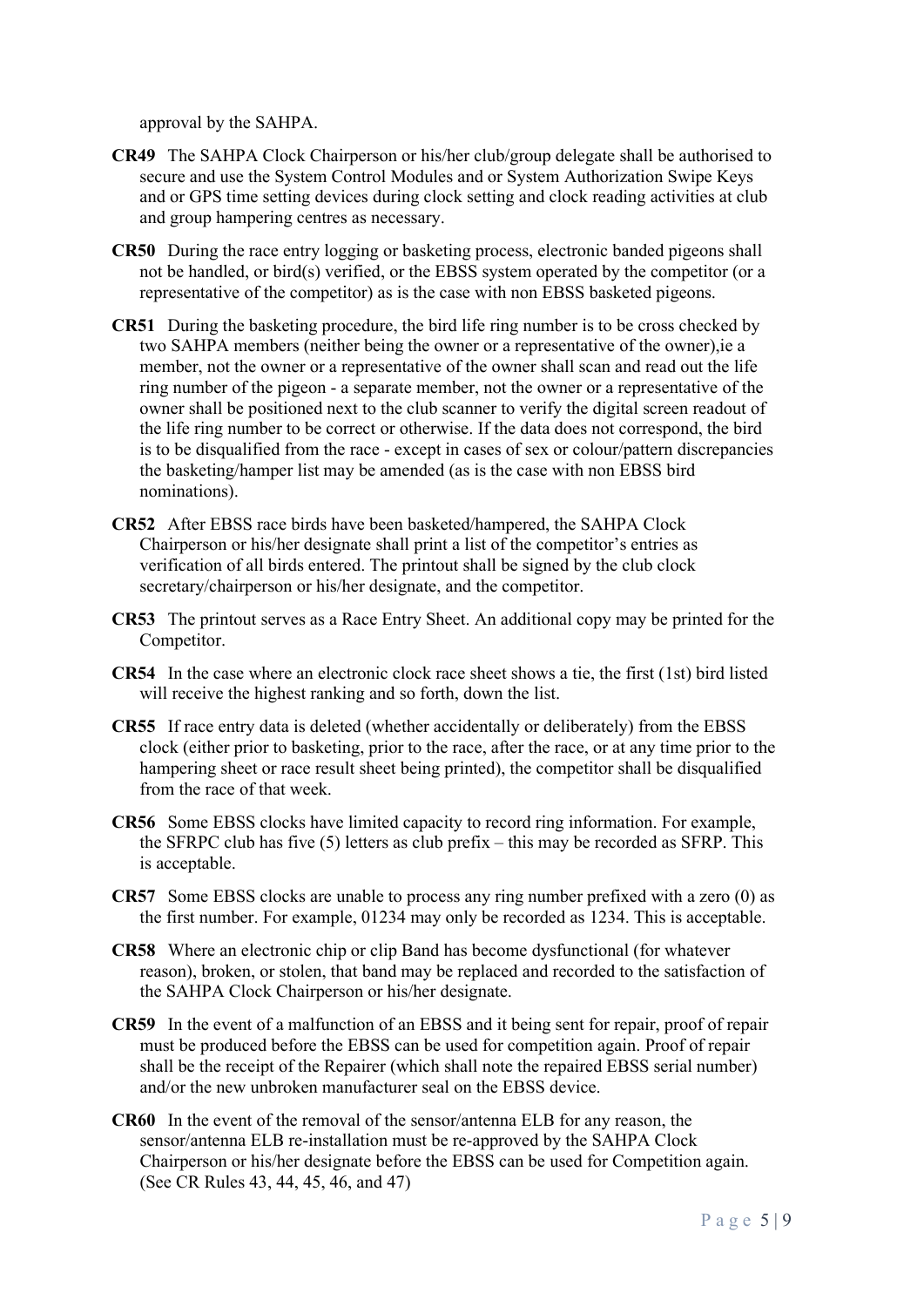- **CR61** If any Competitor intentionally attempts to corrupt, interfere with, or destroy the electronic data of another competitor, then his/her conduct shall be reported to the club, group and General Secretary/Management Committee for review. Clause 9.2 of the Constitution applies.
- **CR62** When closing the race, the SAHPA clock chairperson or his/her designate shall print out all data (hampering/race result/evaluation sheet) prior to transferring data from the EBSS to the computer (if used). The printout will serve as a back-up and review document for later reference if necessary. Use of an EBSS (and hence data integrity) is at sole risk of the SAHPA member/competitor using the EBSS.
- **CR63** EBSS clocks which are 'time set' by GPS are to be checked to UTC time by an approved Atomic Timing Phone App (timeanddate.com for example is approved) prior to basketing for each hampering session. Any clarification required on timeanddate.com – contact the SAHPA Clock Chairman.
- **CR64** EBSS clocks which are NOT 'time set' by GPS (ie computer or other means) MUST be checked to UTC time by an approved Atomic Timing Phone App (timeanddate.com is approved).
- **CR65** Most EBSS/ETS clocks will run as a DEAD clock, however in the event of this not being the case, EBSS clocks will be allowed the MAXIMUM of +2 seconds FAST or -2 seconds SLOW over the full run of the race. e.g., hamper night to clocking/fire OFF.
- **CR66** If the FAST is over +2 seconds, then the clock will be recorded as a DEAD clock and if the SLOW is more than -2 seconds the SLOW will be DOUBLED, and the doubled time added to the print EBSS recorded times and then recorded as a DEAD clock.
- **CR67** Any EBSS clock consistently running over the allowed FAST/SLOW should be checked by the service agent and or manufacturer of said clock as instructed by the SAHPA clock chairperson or SAHPA COM. If this is not carried out, then the clock maybe removed from use by the SAHPA Clock Chairperson or SAHPA COM at their discretion.
- **CR68** Should the EBSS screen display (after a race entry or race) show the complete set of results, but not be able to generate a printout, the SAHPA clock Chairperson or his/her designate shall view the display data and report it manually. The manual (screen) report **may** be used for calculating race results **if** the ring number, clock 'fast/slow', race number, race date and time of clocking is available on screen. The confirmation of this result is to be made available to the SAHPA Clock Chairperson for verification. The clock will be required to be presented to the SAHPA Clock Chairperson or his/her delegate by the flyer owning the EBSS clock. If all the required information is not available, the bird shall be disqualified.
- **CR69** Should an EBSS become dysfunctional, the flyer may take his pigeon to another EBSS loft and time the pigeon on the competitors EBSS clock (this assumes that the chip ring data number (as a minimum) can be read and corresponds to the chip ring data noted on the original hampering sheet.
- **CR70** Slave clocks (such as the TIPES MC2100) which enable continuous clocking in the absence of the registered clock) are permitted. The registered clock must be used for the provision of hampering lists and race result lists. Slave clocks (or copy clocks) shall not be used to calculate race results.
- **CR71** Base stations (such as Benzing, Tauris and Mega) which enable continuous clocking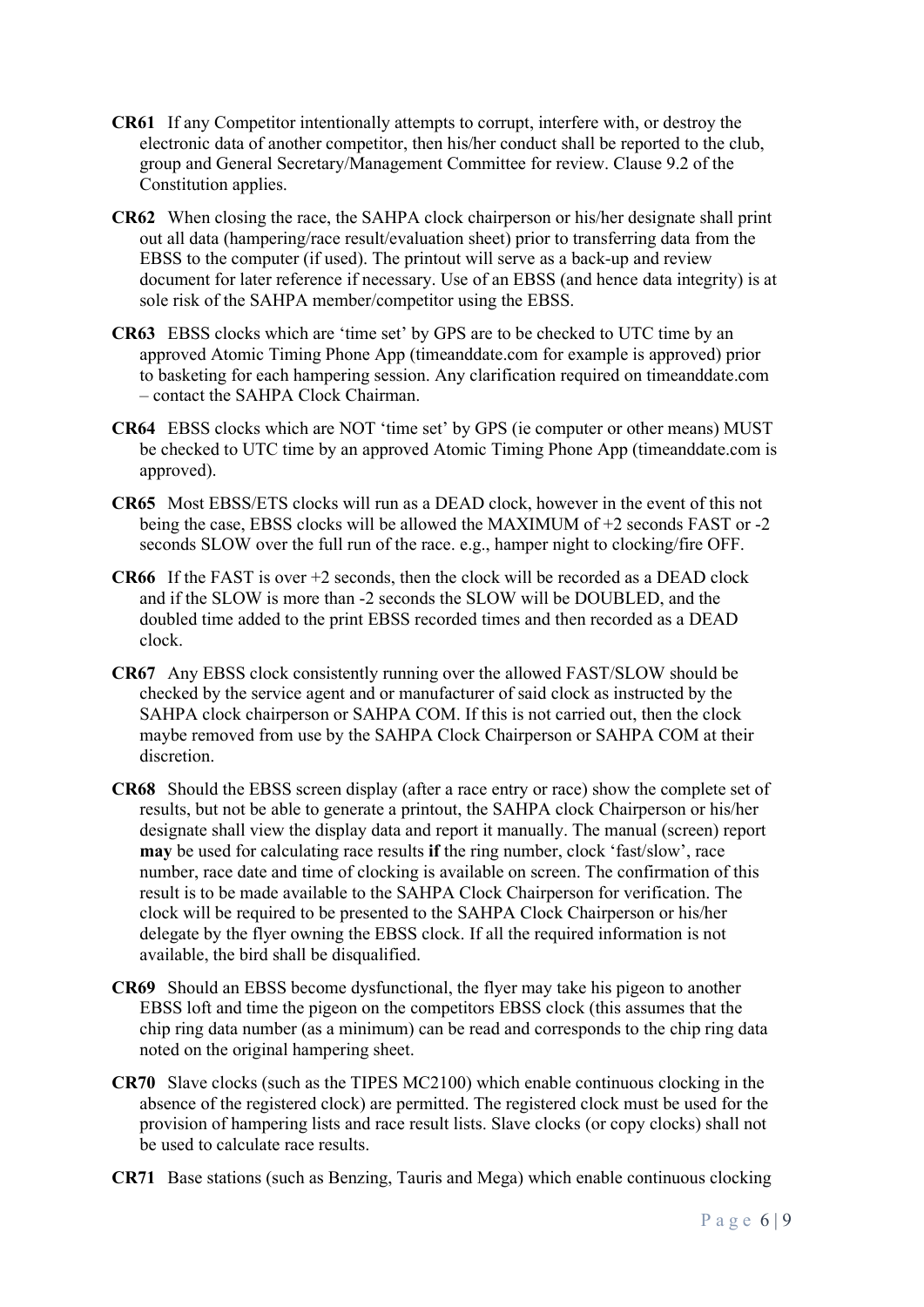in the absence of the registered clock are permitted. The registered clock must be used for the provision of hampering lists and race result lists. Base stations (or copy clocks) shall not be used to calculate race results.

- **CR72** The SAHPA management committee or its designate reserve the right at any time, (and without prior notice) to inspect the installation and operation of any EBSS being used by any competitor within the SAHPA.
- **CR73** The SAHPA Management Committee may from time to time amend these Rules and Conditions as it thinks fit and within its absolute discretion.

#### **BENZING LIVE LOFT EVALUATION**

**CR74 Benzing Live Loft Evaluation** - the SAHPA COM has given approval for SAHPA members using Benzing Electronic Timing Systems to utilise the Benzing Live *Loft Evaluation* functionality in all pigeon races operating in the SAHPA race program {ie, applies to all SAHPA and LDC races}.

- a. Members wishing to use Benzing Live *Loft Evaluation* functionality are to advise the GenSec before commencing official use.
- b. The Benzing Live system is required to generate two (2) emails for each flyer – one to the club secretary, and one to for the SAHPA clock chairman  $(sahpa.closes@gmail.com)$ . Emails shall be generated for hampering, temporary evaluations, and final evaluation.
- c. A temporary evaluation sheet provided by a flyer for SAHPA race result requirements is acceptable providing a full evaluation result is also available to [sahpa.clocks@gmail.com](mailto:sahpa.clocks@gmail.com) once the flyer has closed the race.
- d. The club secretary is the person responsible for ensuring that the information contained in the email is keyed into the SAHPA results system.
- e. The SAHPA race result system (SRRS) is the only accepted velocity calculator and is the source of all official results.

#### END of NOTES

Antenna Sketches follow.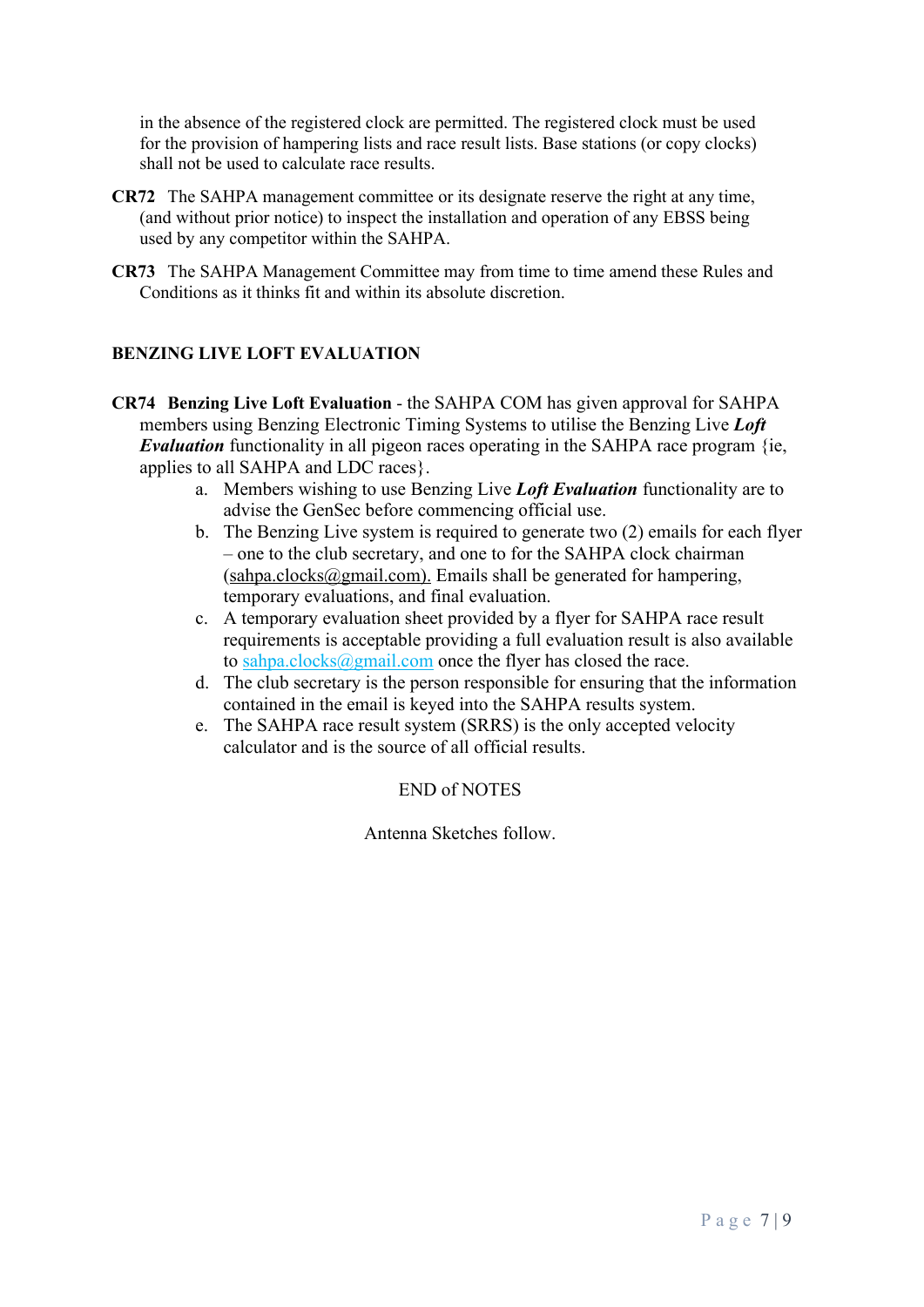|                                |                           |                  |   | loft         |                     |  |
|--------------------------------|---------------------------|------------------|---|--------------|---------------------|--|
| Sketch 1A Partly in Loft Wall, |                           |                  |   | wall         | <b>Outside loft</b> |  |
|                                | Partly outside loft.      |                  |   |              |                     |  |
|                                |                           | Set up not legal |   |              |                     |  |
|                                |                           |                  |   |              |                     |  |
|                                |                           |                  |   |              |                     |  |
|                                |                           |                  |   |              |                     |  |
|                                | wall stud                 |                  |   |              | into loft           |  |
|                                |                           |                  |   |              |                     |  |
|                                | <b>Inside loft</b>        |                  |   |              | ELB/Antenna         |  |
|                                |                           |                  |   |              |                     |  |
|                                |                           |                  |   |              |                     |  |
|                                |                           |                  |   |              |                     |  |
|                                |                           |                  |   |              |                     |  |
|                                |                           |                  |   | loft         |                     |  |
|                                |                           |                  |   | wall         |                     |  |
|                                |                           |                  |   |              |                     |  |
|                                |                           |                  |   |              |                     |  |
|                                |                           |                  |   | loft<br>wall |                     |  |
|                                | Sketch 1B Partly in Loft, |                  |   |              | <b>Outside loft</b> |  |
|                                | Partly in wall            |                  |   |              |                     |  |
|                                | Partly outside loft.      |                  |   |              |                     |  |
|                                |                           | Set up not legal |   |              |                     |  |
|                                |                           |                  |   |              |                     |  |
|                                |                           |                  |   |              |                     |  |
|                                | wall stud                 |                  |   |              | into loft           |  |
|                                |                           |                  |   |              | <b>ELB/Antenna</b>  |  |
|                                | <b>Inside loft</b>        |                  |   |              |                     |  |
|                                |                           |                  |   |              |                     |  |
|                                |                           |                  |   |              |                     |  |
|                                |                           |                  | N |              |                     |  |
|                                |                           |                  |   |              |                     |  |
|                                |                           |                  |   | loft         |                     |  |
|                                |                           |                  |   | wall         |                     |  |